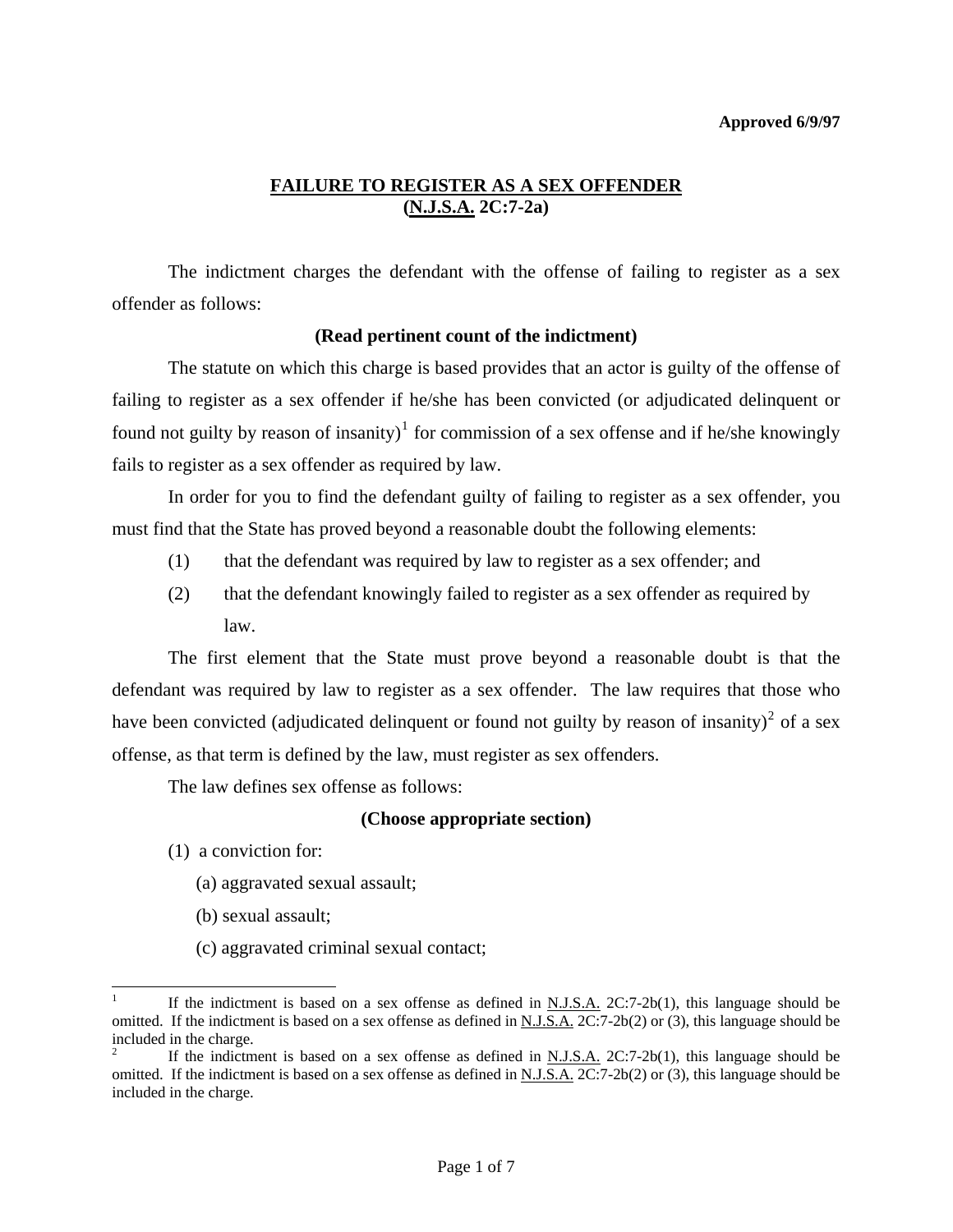(d) kidnaping pursuant to  $N.J.S.A. 2C:13-1c(2)$ ; or

(e) an attempt to commit any of these crimes.

 A conviction for any of these offenses constitutes a sex offense if the sentencing court found that the defendant's conduct was characterized by a pattern of repetitive, compulsive behavior.<sup>[3](#page-0-2)</sup>

 A conviction is defined as an adjudication that the defendant committed the offense. A conviction can arise through a guilty plea or through a guilty finding by a judge or jury.

# **(or)**

(2) a conviction, adjudication of delinquency or acquittal by reason of insanity for:

- (a) aggravated sexual assault;
- (b) sexual assault;

 $\overline{\phantom{a}}$ 

- (c) aggravated criminal sexual contact;
- (d) kidnaping pursuant to N.J.S.A.  $2C:13-1c(2)$ ;

(e) endangering the welfare of a child by engaging in sexual conduct which would impair or debauch the morals of a child pursuant to N.J.S.A. 2C:24-4a;

(f) endangering the welfare of a child pursuant to N.J.S.A. 2C:24-4b(4);

- (g) luring or enticing a child pursuant to  $N.J.S.A.$  2C:13-6;
- (h) criminal sexual contact pursuant to N.J.S.A. 2C:14-3b if the victim is a minor;

(i) kidnaping pursuant to  $N.J.S.A.$  2C:13-1 if the victim is a minor and the offender is not the parent of the victim;

(j) criminal restraint pursuant to  $N.J.S.A.$  2C:13-2 if the victim is a minor and the offender is not the parent of the victim;

(k) false imprisonment pursuant to N.J.S.A. 2C:13-3 if the victim is a minor and the offender is not the parent of the victim; or

(l) an attempt to commit any of these crimes;

<span id="page-1-0"></span> A conviction, adjudication of delinquency or acquittal by reason of insanity for any of the above offenses constitutes a sex offense if:

<sup>3</sup> This is so regardless of the date of the commission of the offense or the date of conviction. N.J.S.A. 2C:7-  $2b(1)$ .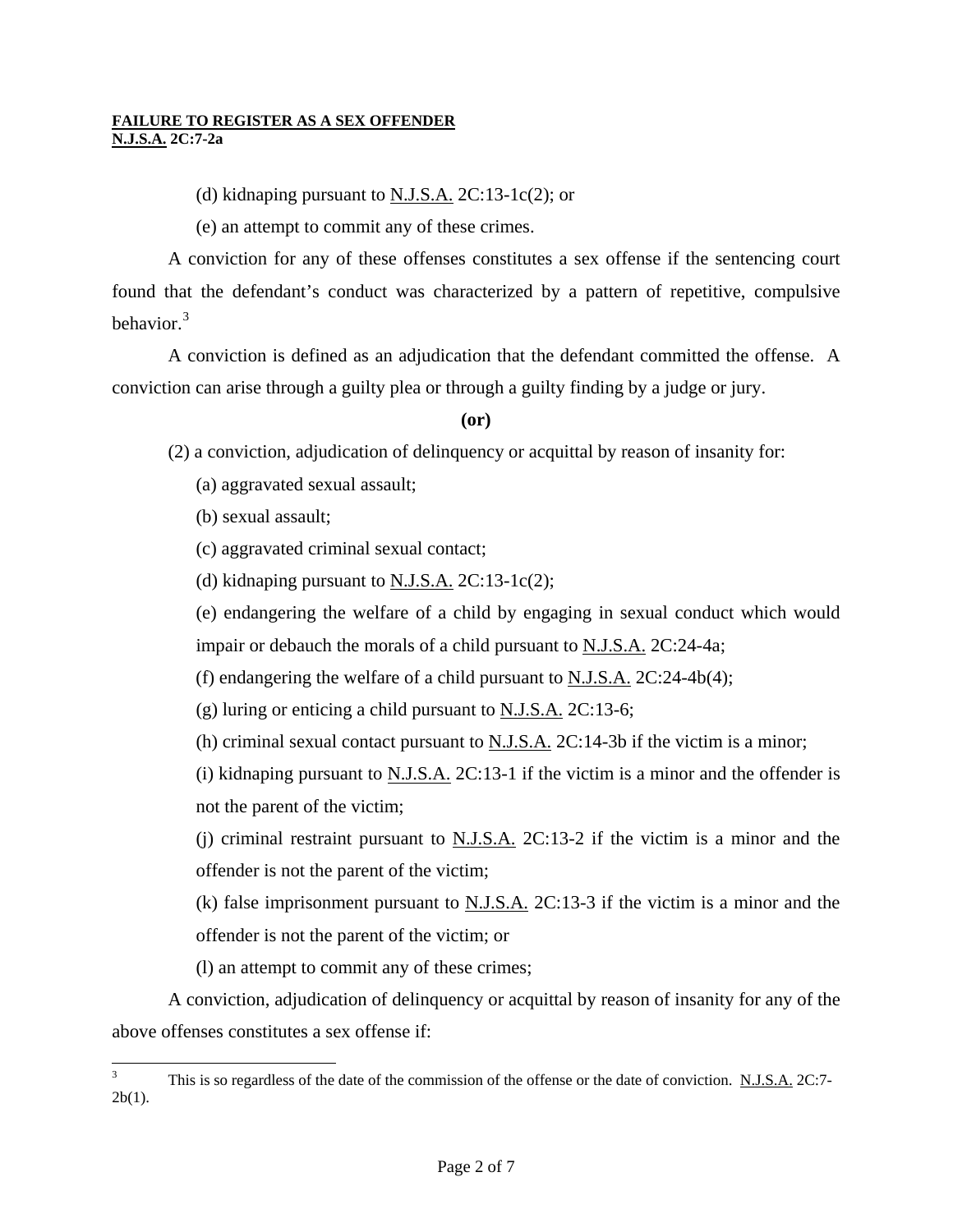(a) the conviction, adjudication of insanity or acquittal by reason of insanity was entered on or after October 31, 1994, the effective date of this statute; or

(b) the defendant was serving a sentence of incarceration, probation, parole or other form of community supervision on October 31, 1994, the effective date of this statute, as a result of the offense; or

(c) the defendant was confined following acquittal by reason of insanity or as a result of civil commitment on October 31, 1994, the effective date of this statute.

 A conviction is defined as an adjudication that the defendant committed the offense. A conviction can arise through a guilty plea or through a guilty finding by a judge or jury.

 An adjudication of delinquency means a finding by a judge that a juvenile offender committed an act which, if committed by an adult, would constitute the offense.

 An acquittal by reason of insanity is a finding by a judge or jury that the defendant was not criminally responsible for his/her conduct because he/she was legally insane.

# **(or)**

 (3) a conviction, adjudication of delinquency or acquittal by reason of insanity entered or imposed under the laws of the United States, this State or another state for an offense similar to:

- (a) aggravated sexual assault;
- (b) sexual assault;
- (c) aggravated criminal sexual contact;
- (d) kidnapping pursuant to N.J.S.A. 2C:13-1c(2);
- (e) endangering the welfare of a child by engaging in sexual conduct which would impair or debauch the morals of a child pursuant to N.J.S.A. 2C:24-4a;
- (f) endangering the welfare of a child pursuant to N.J.S.A. 2C:24-4b(4);
- (g) luring or enticing a child pursuant to N.J.S.A. 2C:13-6;
- (h) criminal sexual contact pursuant to N.J.S.A. 2C:14-3b if the victim is a minor;
- (i) kidnapping pursuant to  $N.J.S.A.$  2C:13-1 if the victim is a minor and the offender is not the parent of the victim;
- (j) criminal restraint pursuant to  $N.J.S.A.$  2C:13-2 if the victim is a minor and the offender is not the parent of the victim; or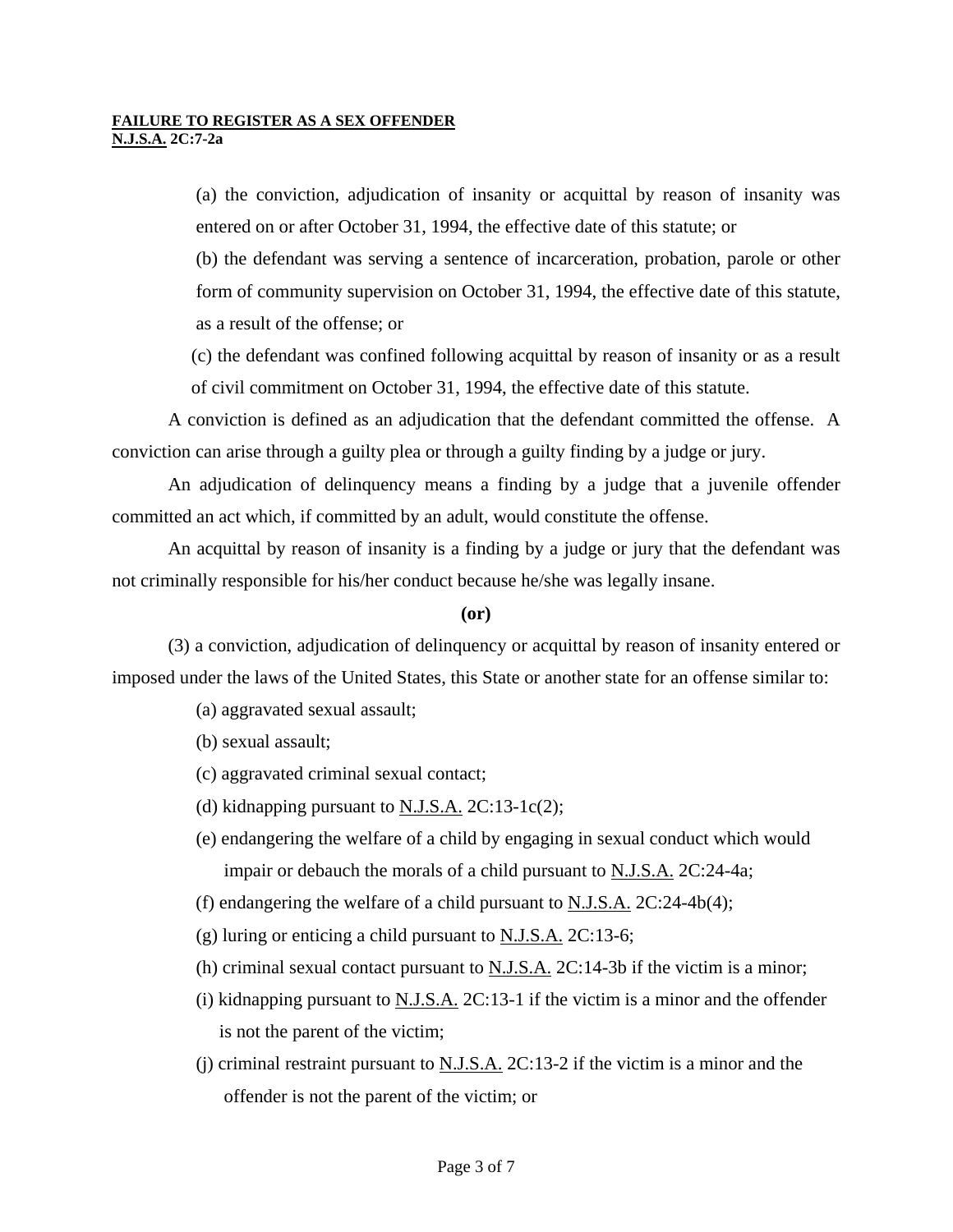- (k) false imprisonment pursuant to N.J.S.A. 2C:13-3 if the victim is a minor and the offender is not the parent of the victim; or
- (l) an attempt to commit any of these crimes.

 A conviction, adjudication of delinquency or acquittal by reason of insanity for any offense similar to the above offenses constitutes a sex offense if:

- (a) the conviction, adjudication of delinquency or acquittal by reason of insanity was entered on or after October 31, 1994, the effective date of this statute; or
- (b) the defendant was serving a sentence of incarceration, probation, parole or other form of community supervision on October 31, 1994, the effective date of this statute, as a result of the offense; or
- (c) the defendant was confined following acquittal by reason of insanity or as a result of civil commitment on October 31, 1994, the effective date of this statute.

 A conviction is defined as an adjudication that the defendant committed the offense. A conviction can arise through a guilty plea or through a guilty finding by a judge or jury.

 An adjudication of delinquency means a finding by a judge that a juvenile offender committed an act which, if committed by an adult, would constitute the offense.

 An acquittal by reason of insanity is a finding by a judge or jury that the defendant was not criminally responsible for his/her conduct because he/she was legally insane.

#### **(or)**

 (4) a conviction or adjudication of delinquency entered or imposed under the laws of the United States, this State or another state for an offense similar to:

- (a) aggravated sexual assault;
- (b) sexual assault;
- (c) aggravated criminal sexual contact;
- (d) kidnapping pursuant to N.J.S.A. 2C:13-1c(2); or
- (e) an attempt to commit any of these crimes.

 A conviction or adjudication of delinquency for an offense similar to any of the above offenses constitutes a sex offense if the sentencing court found that the offender's conduct was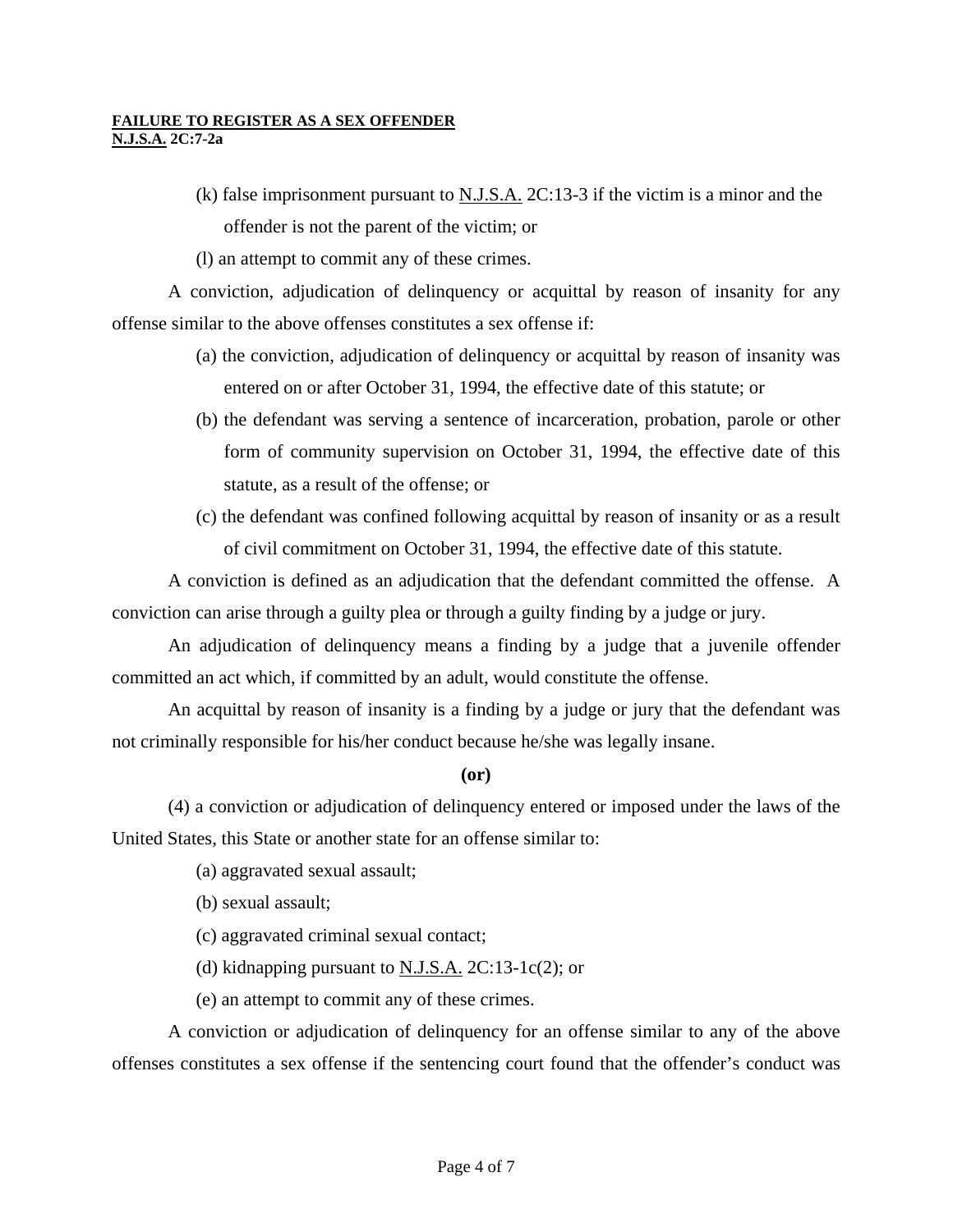characterized by a pattern of repetitive, compulsive behavior or similar standard.<sup>[4](#page-1-0)</sup>

 A conviction is defined as an adjudication that the defendant committed the offense. A conviction can arise through a guilty plea or through a guilty finding by a judge or jury.

 An adjudication of delinquency means a finding by a judge that a juvenile offender committed an act which, if committed by an adult, would constitute the offense.

\* \* \*

 The second element that the State must prove beyond a reasonable doubt is that the defendant, knowing of his/her obligation to register (or re-register) as a sex offender, knowingly failed to register (or re-register) as required by law.

 The law imposes certain registration obligations on persons who have been convicted (adjudicated delinquent or found not guilty by reason of insanity)<sup>[5](#page-4-0)</sup> for the commission of a sex offense as I have previously defined that term for you.

# **(Charge appropriate section)**

 (1) A defendant who is under supervision in the community on probation, parole, furlough, work release, or a similar program must have registered at the time he/she is placed under supervision or by February 28, 1995,  $6$  whichever is later.<sup>[7](#page-4-2)</sup>

## **(or)**

 (2) A defendant confined in a correctional or juvenile facility or involuntarily committed must have registered prior to release.<sup>[8](#page-4-3)</sup>

## **(or)**

 (3) A defendant moving to or returning to this State from another jurisdiction must have a local police force, the defendant must have registered with the chief law-enforcement officer

 $\frac{1}{4}$ This is so regardless of the date of the commission of the offense or the date of conviction. N.J.S.A. 2C:7-2b(3).

<span id="page-4-0"></span><sup>5</sup> If the indictment is based on a sex offense as defined in N.J.S.A. 2C:7-2b(1), this language should be omitted. If the indictment is based on a sex offense as defined in N.J.S.A. 2C:7-2b(2) or (3), this language should be included in the charge.

<span id="page-4-1"></span><sup>6</sup> This is 120 days from October 31, 1994, the effective date of the statute.

<span id="page-4-2"></span><sup>7</sup> Where an issue arises as to the defendant's compliance with the procedures established by the appropriate agency, the jury should be instructed as to what the appropriate procedures were.

<span id="page-4-4"></span><span id="page-4-3"></span>Where an issue arises as to the defendant's compliance with the procedures established by the appropriate agency, the jury should be instructed as to what the appropriate procedures were.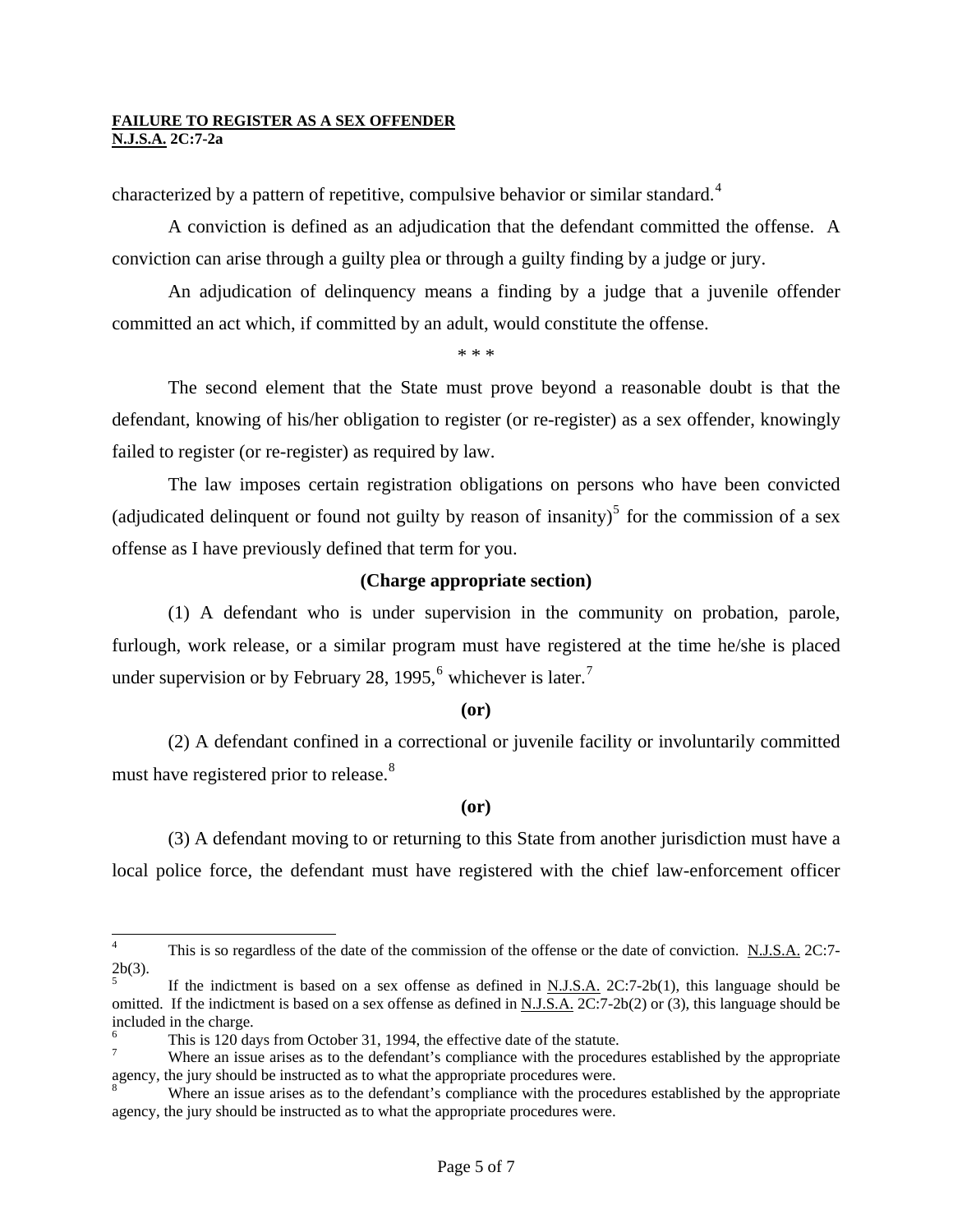office of the municipality in which the defendant will reside by February 28, 1[9](#page-4-4)95, $9$  or within 70 days of first residing in or returning to a municipality in this State, whichever is later. If the municipality does not have a local police force, the defendant must have registered with the superintendent of State Police within the same time period.

## **(or)**

 (4) A defendant who is required to register on the basis of a conviction prior to the effective date of this act who is not confined or under supervision on October 31, 1994, the effective date of the statute, must have registered by February 28,  $1995^{10}$  $1995^{10}$  $1995^{10}$  with the chief law enforcement officer of the municipality in which the defendant will reside. If the municipality does not have a local police force, the defendant must have registered with the Superintendent of State Police within the time period.

## **(or)**

 (5) A defendant who changed addresses within this State must have notified the lawenforcement agency with which he/she previously registered and must have re-registered with the appropriate law-enforcement agency no less than 10 days before he/she intends to first reside at his/her new address. The appropriate law-enforcement agency is the local police force of the municipality in which the defendant will reside. If the municipality does not have a local police force, the defendant must have registered with the Superintendent of State Police.

\* \* \*

 A person acts knowingly with respect to the nature of his/her conduct or the attendant circumstances if he/she is aware that his/her conduct is of that nature, or that such circumstances exist, or he/she is aware of a high probability of their existence. A person acts knowingly with respect to a result of his/her conduct if he/she is aware that it is practically certain that his/her conduct will cause such a result.

 If you find that the State has proved each element of the offense beyond a reasonable doubt, then you must find the defendant guilty.

If you find that the State has failed to prove any element of the offense beyond a

 $\overline{\phantom{a}}$ 

<span id="page-5-0"></span><sup>9</sup> This is 120 days from October 31, 1994, the effective date of the statute.

This is 120 days from October 31, 1994, the effective date of the statute.